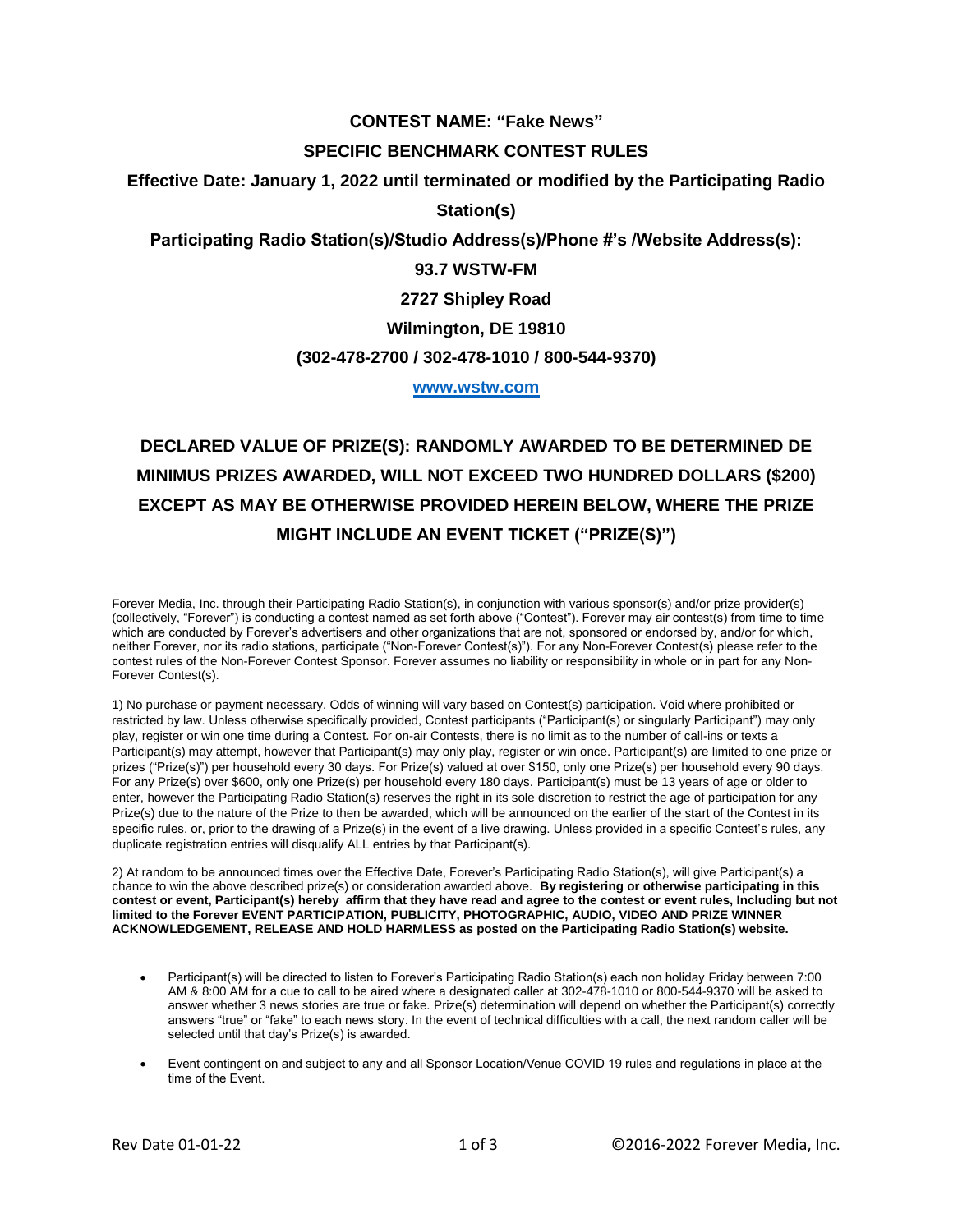- Must be 18 years of age or older to enter and must possess a valid State issued Driver's License or State issued Identification Card to be a Participant and to pick up the Prize(s).
- Winning Participant(s) will be announced on the air and/or on the Participating Radio Station(s) website and/or will be notified by the preferred phone number or email provided by the Participant(s) in the event of a registration.
- Winners are responsible for completing all required paperwork concerning the delivery of their Prize(s). Including but not limited to the Forever EVENT PARTICIPATION, PUBLICITY, PHOTOGRAPHIC, AUDIO, VIDEO AND PRIZE WINNER ACKNOWLEDGEMENT, RELEASE AND HOLD HARMLESS as posted on the Participating Radio Station(s) website. Prize(s) winners are responsible for any additional expenses beyond the specifics detailed such as transportation to and from the event and parking fees to the venue.
- Prize(s) may be time sensitive. Unless otherwise notified by the Participating Radio Station(s), winner(s) must pick up their Prize(s) on the earlier of: (i) noon two (2) business days prior to the date of a time specific contest, concert, or event, or (ii) thirty (30) days from the Prize(s) award. Proper photo ID will be required to pick up a Prize(s) at the Participating Radio Station(s) or, in the event that a specific Prize(s) must be picked up at a venue will call window, proper Photo ID for that Winner will be required. Winners are hereby advised and acknowledge that Event admission Prize(s) may be issued by the Prize(s) Event Venue in e-ticket or other electronic delivery form, which would require Winners to supply a valid email address to Forever in advance. Winners are responsible for notifying Forever of their receipt of any electronic tickets and agrees to hold Forever harmless from and any all claims regarding the electronic transmittal of any Venue electronic ticket failure or discrepancy.
- If any concert or event is cancelled, no other Prize(s) will be substituted.
- Prize(s) encompassing Restaurant gift certificate(s) have no cash value and may have redemption restrictions such as not being redeemable for purchase of alcohol and/or the gratuity. All restaurant gift certificates Prize(s) Winners are responsible for confirming with the particular restaurant gift certificate venue regarding any restrictions prior to use.
- Winners are responsible for completing all required paperwork concerning the delivery of their Prize(s). Any Forever Contest(s) winner who during the course of a calendar year wins more than \$600 in prizes in the aggregate from Forever and/or a participating Vendor or Sponsor for those Contest(s) will receive an IRS Form 1099 from Forever, or as otherwise specifically provided in the rules for that Contest.
- **Prize(s) that might include either a specific or random prize that includes the award of event tickets to a concert venue or other event ("Event") may have varying de minimus declared values that exceed the \$200 Declared Value of Prize(s). In addition, this type of Event may also include a meet and greet and/or backstage pass and/or VIP opportunity on a case-by-case basis. If a meet and greet, backstage pass opportunity is available for a particular Event it will be announced in advance of that Event, and the value of the meet and greet and/or backstage pass will be declared at 150% of the base floor premium seat and included as an add on to the per ticket value ("Prize(s)").**
- All Contest Participant(s) are also advised that any Prize(s) for a particular Forever Contest may be supplied by a Record Label, Event Promoter, or other type Sponsor ("Prize(s) Provider"). In such case where the Prize(s) Provider is not a traditional over the air advertiser, the Participating Radio Stations will advise such over the air, during the contest at random times.
- The Forever Participating Radio Station(s) may from time to time work in conjunction with artists, concert promoters and various venues throughout our listening area to provide contestants the opportunity to win tickets and sometimes meet performers or personalities backstage and/or communicate with the performers or personalities via internet or social media as part of a contest or promotion. In such case, the Participating Radio Station(s) will be notified not later than 24 hours prior to the event where possible. This opportunity is at all times subject to the sole discretion of the performer and the controlling venue or the Participating Radio Station(s) and subject to change at any time. With this in mind, there may be situations where the Forever Participating Radio Station(s) and the promoter and/or the venue cannot be held liable for, including but not limited to: changes to the time, place, method, procedure, acts of god, technical or logistical difficulties or cancellation of the event and or applicable interface with the performer or personality interface sessions at any time. In all cases of performer or personality interface, Winner(s) are responsible for arriving or being available for the interface at the predetermined time and may not be intoxicated or under the influence of any substance, Winners that miss the predetermined time or are visibly impaired or act in appropriately as, determined in the sole discretion of the performer, and/or personality, and/or any Forever Media employee and/or artist management at their sole discretion, will forfeit their ability to interface with the artist or performer and will not be awarded any prize substitution or other compensation of any kind.
- Prize(s) may not be exchanged and have no cash value.

3) Any questions or comments regarding the operation of the Contest must be made in writing to Participating Radio Station(s) Operations Director at the Studio Address.